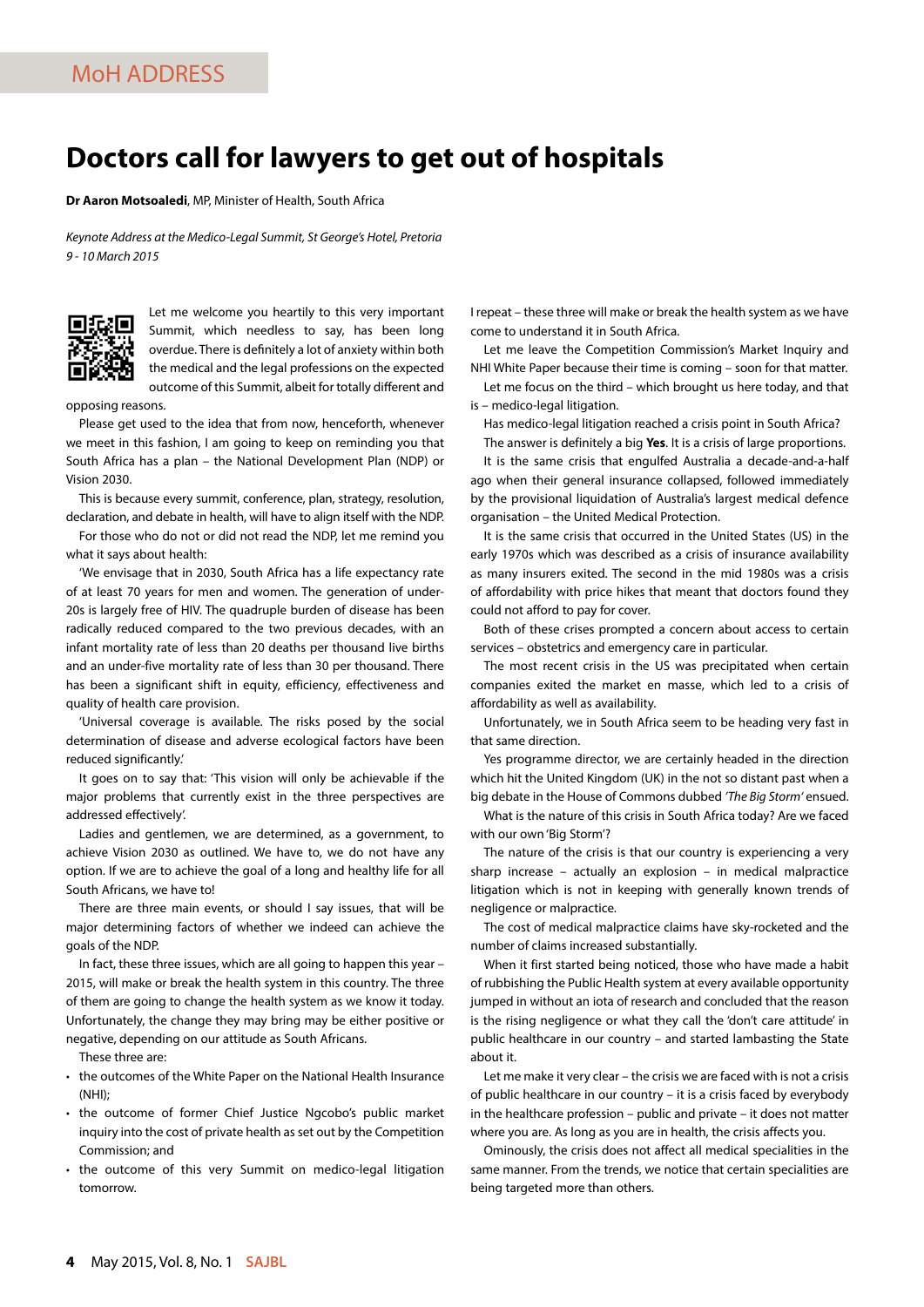There are four medical specialities that are continuously, persistently and mercilessly being targeted for litigation.

These are:

- Obstetrics and Gynaecology
- Neurosurgery
- Neonatology
- Orthopaedics.

Whether you are in public or private as long as you practise in these specialities, you are a major target.

No rocket science is needed to figure out why these are the specialities that are specifically targeted.

I am painfully aware that at this present moment in our country, there are many divergent views as to the cause of this explosion in medico-legal litigation.

When Australians were faced with a similar fate, as I mentioned earlier, there was considerable disagreement at the time about the factors that led to the crisis: some commentators blamed insurers' poor business practice and the cyclical nature of the insurance industry. The government and the insurance companies held the justice system responsible, arguing that it was too lenient and that damage awards were too generous. Some claimed that doctors have become too careless etc. etc.

Whichever view you hold, whoever you wish to blame, the fact that needs to be confronted is that this is a crisis that is destructive to the health system of a country - not just the healthcare system, but the whole system of health.

When this crisis reached a boiling point in Ireland in the 1990s, the commercial insurance market had reached a point whereby it was no longer willing to provide insurance cover for obstetricians and gynaecologists or to hospitals with obstetric units due to the escalation in the size of court awards and costs in cases of birthrelated cerebral dysfunction.

The latter fact, i.e. birth-related cerebral dysfunction, is the one we are faced with in South Africa today – a quarter of a century later.

In our country, the cost of indemnity insurance for private specialists in neurosurgery increased by a whopping 573% within a period of eight years between 2005 and 2013, and is still going up and up.

I believe the Medical Protection Society will give the recent figures today.

The cost of indemnity insurance for private specialist in obstetrics increased by 382% within a similar period, and is still growing. Again, the Medical Protection Society will hopefully give the most recent figures.

All these issues have devastating consequences to a health system of a country.

We know that some doctors who were interviewed by the Medical Protection Society made chilling statements like: 'I now consider every patient in front of me as a potential enemy'. 'I now consider that every consultation may end in a claim'. 'I now refer more patients to other doctors, I now choose which conditions to treat and which to reject'. 'I am thinking of a career change'.

This last statement holds a potential disaster to the welfare of all women in our country because from where I am, we are getting reports that doctors are now reluctant to specialise in obstetrics and gynaecology.

Those who are too old to change are resorting to practicing gynaecology and refuse to see the woman once she falls pregnant.

Just close your eyes tightly and imagine a country with many many super-rich lawyers but no obstetricians at all! That will be back to the Stone Age. It is tantamount to declaring a death sentence to women and children.

It is this prospect that prompted the British Secretary of State for Health, the honourable Frank Dobson, during the debate dubbed 'The Big Storm' in the UK on this very same issue when he said:

'I had a slogan: keep doctors out of courts and lawyers out of hospitals. I once made the unseemly suggestion that the only place for a lawyer in a hospital was on the operating table. Apart from visiting, that still broadly applies. We must change the law and take seriously what happens outside the hospital if we are to improve what happens inside it. I strongly support the report's recommendation 119 to replace the current inadequate, slow, unsatisfactory, grotesquely expensive and lawyers' pocket and handbag-lining system of dealing with clinical negligence.

'The system's main fault is that it is bad for patients' safety. My right hon. friend the Secretary of State said that patients and their safety must come first in the NHS. They must also come first in our legal system.

'I welcome the chief medical officer's work in bringing people together to try to find a compensation system that is fair to those who have suffered but does not damage others who will be treated in future. When the government present their proposals and we consider them, we should revert to the point that patients and their safety must be the top priority.'

Programme director, I believe that this speech by the honourable Dobson, Minister in the House of Commons, perhaps summarises better the gist of what brought us here today!

Patient safety should be our major concern and the central core of the outcomes of this Summit.

I am painfully aware that this statement may lead the cynics and sceptics to conclude that the explosion of medical litigation is a direct result of patients' safety being severely compromised. A few weeks ago, when an unauthorised report about the workshop of the stakeholders I convened to prepare for this Summit was wrongfully released, many lawyers who commented took this view – yes if they are not negligent, there will be no litigation. If patients are all safe, there will be no problem.

Let us be brutally honest, many of the highly litigating lawyers care less about the concept of patient safety. They are driven by this pocket-lining phenomenon described by the British Minister. They are simply in hospitals because the platform from which they have been lining their pockets – and not that of the wronged patients – has now changed.

Yes, the RAF (Road Accident Fund) has changed. It has been bankrupted by this pocket-lining behaviour.

That behaviour had nothing to do with safeguarding patients who were injured on our roads. You do not safeguard their interest by bankrupting the scheme that has been established for their benefit.

In the same vein, you cannot guarantee patient safety in South Africa by litigating caregivers out of practice or by depriving the healthcare system of its much needed resources by devising schemes that suck out money from the healthcare system, so fast that the system cannot even replenish itself.

Hence programme director, it is us in health who must safeguard the safety of patients. That is why the British, in dealing with this